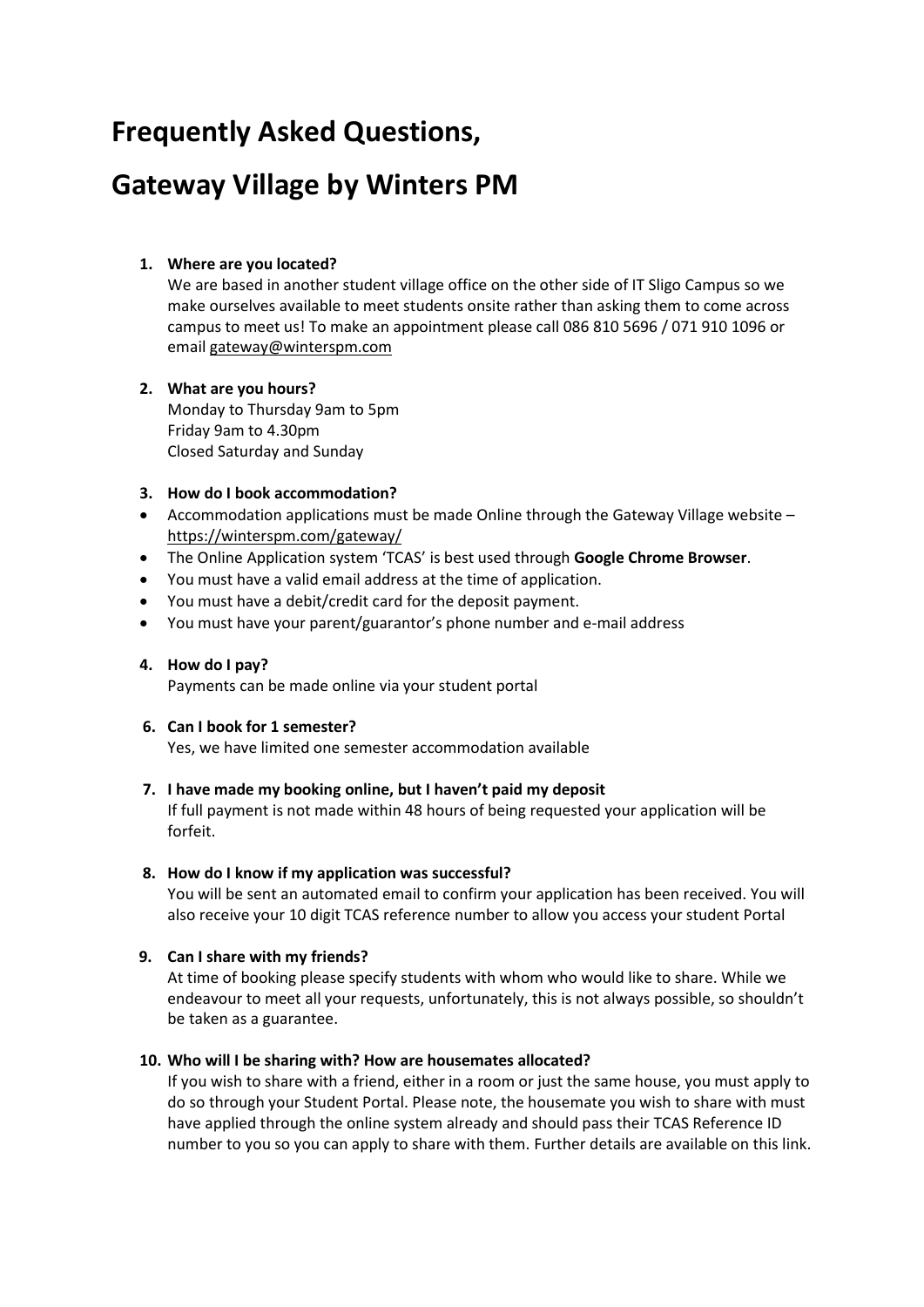## **11. What is my Student Portal?**

Your student portal is your own personal account for your accommodation

- It gives full visibility of your Booking period & your personal profile
- Full visibility of your payments, charges & account balance
- Check your electricity charges and manage usage
- Download Lease Agreement
- It is the main tool for communication between you and Gateway by WPM
- Log Maintenance issues online and check the progress
- Contact office though contact manager
- View Notice Board

*We strongly advise you check your student portal daily for information updates.*

# **12. How do I change my password?**

Once logged into your student portal, click on the "Resident Administrations", then change the password and fill out the requested details. Please ensure you save your new password

# **13. What is the next step in securing my Accommodation?**

Once your Online Application is made and deposit payment successfully processed, we will then begin room allocations. The room type you may be offered will be dependent on availability. Please note that the allocation process can take 2-4 weeks

## **14. When will I know what room/house I am in?**

Once you have received an email confirming your room allocation you can see what room you have been assigned to under the booking info; you will also have access to your lease agreement here. Please note that changes may apply to your booking until the start of the lease date; this is out of our control and your house details may change.

# **15. Can I get a Statement of account?**

All your financial information is available through your student portal under "Statement"

- **15. Can I book a Twin Room on my own and be allocated a roommate?** No, you can only book a twin space if you have someone to share with.
- **17. What happens if I've paid the deposit, but I haven't been offered a place in college?** Please refer to the cancellation policy in our Terms & Conditions document.

# **19. What must I have before check-in?**

Your student portal will provide you with a check-list of items you must have done before key collection

 **20. Can I cancel the accommodation midway through my stay or leave early?** Please refer to the cancellation policy in our Terms & Conditions document.

# **21. How is electricity charged?**

An electricity prepayment and bill fee of **€400.00** is made per applicant and is payable along with the 1st rental payment. Each house/apartment is metered for pre-pay electricity and is topped up over the course of the academic year. Our service provider is Pinergy.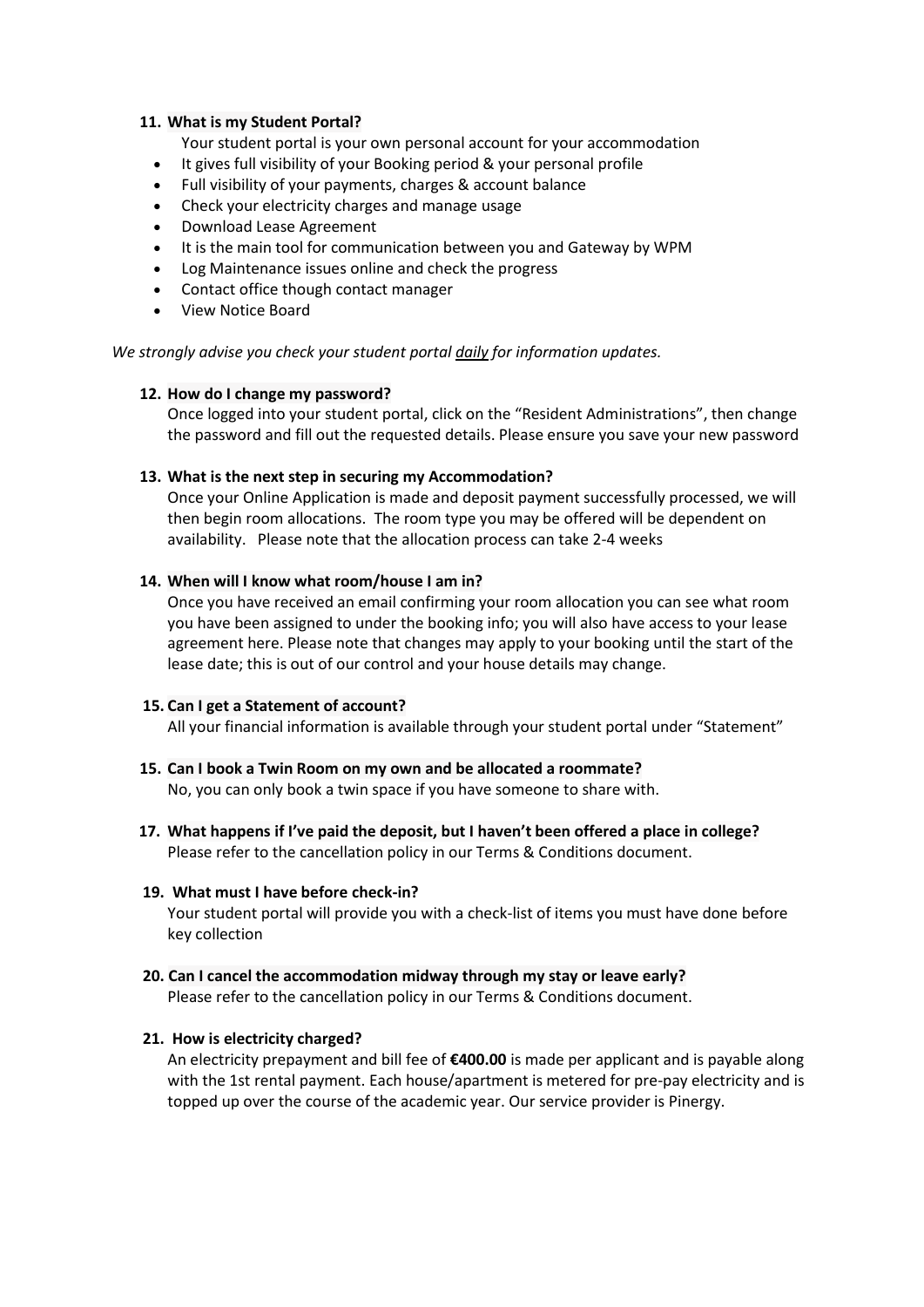The pre-pay meters allow students to monitor and have greater control over their electricity usage on a daily basis. In the unlikely event that a house/apt runs out of electricity credit between top-ups they simply report this to management/security who will provide them with a top-up card, allowing the students to purchase additional credit from a local Paypoint shop. At the end of the academic year if credit remains on the meter this will be reimbursed equally among all residents in the house/apt.

#### **How will I know how much credit I have left?**

To see your remaining credit in euro just press the **Electricity Icon** on the **Touch Screen Display** unit in your house. It will tell you exactly how much credit you have remaining on the left hand side of the screen and the history of the most recent Top-ups on the right.

## **What happens when my credit is running low?**

When your credit reduces to €1.50 you'll hear an alarm that will sound for a few moments. Also a message will appear on screen prompting you to accept "emergency credit" This will allow you to use €10 "emergency credit" which will be taken from your next top-up.

#### **How can I check what my electricity usage is in my house?**

By pressing the Electricity Icon followed by the A/C icon at the bottom of the screen, this will tell you the cost of your electricity in Cents per/hour (this is live information) If you press €/h this will move to tell you your kWh Usage (units). This information will be on the left hand side of the screen. To compare your usage by day /month this can be found on the right hand side of the respective screen options.

If you feel the usage is quite high you will need to ensure that your heaters are set correctly and also that your immersion has been set correctly.

Electricity is managed internally so this is the responsibility of the occupants of the house to monitor what electricity is being used. Gateway by WPM have no way of monitoring this.

#### **22. Can I bring my bike?**

Yes

#### **23. Can I bring my car and is there parking?**

Yes, there is free car parking for residents only.

#### **24. There's a problem in my apartment, what do I do?**

While we endeavour to ensure everything will be perfect before your arrival, sometimes issues can crop up throughout the year. If you have a maintenance issue report it online via your student portal as soon as possible and it will be dealt with in a timely manner. If you have an emergency maintenance situation in your apartment after office hours, please contact security on 086 803 7356. Call out charges may apply.

#### **25. Can I get a post sent to The Village?**

Yes, of course. Use your apartment and block number along with, Gateway Student Apartments, Ballinode, Sligo.

# **26. Can I get a spare key?**

Unfortunately, this is not possible as we use a key card system and all keys must be electronically coded.